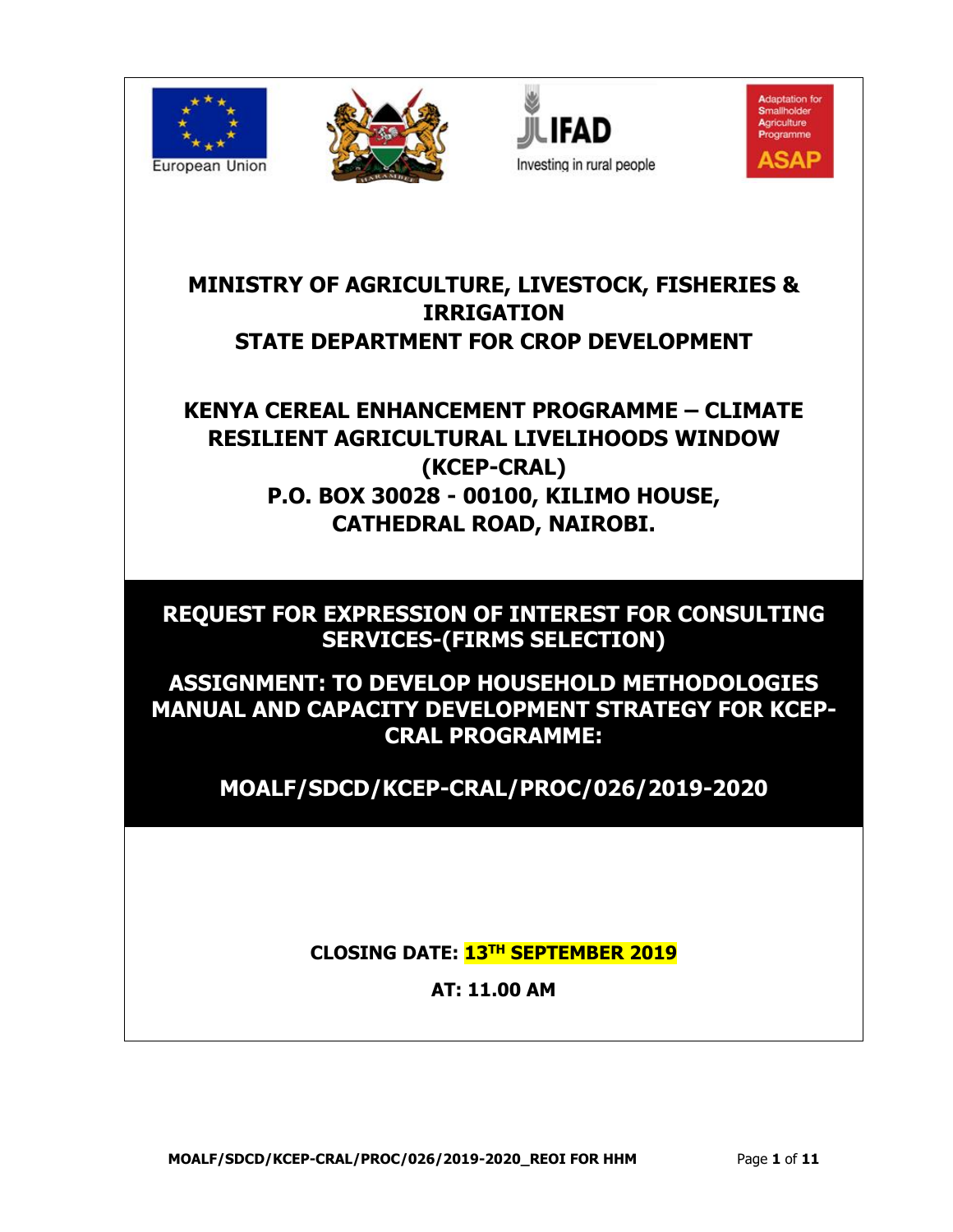# **REQUEST FOR EXPRESSION OF INTEREST FOR CONSULTING SERVICES- (FIRMS SELECTION) TO DEVELOP HOUSEHOLD METHODOLOGIES MANUAL AND CAPACITY DEVELOPMENT STRATEGY FOR KCEP-CRAL PROGRAMME**

- 1) The Kenya Cereal Enhancement Programme Climate Resilient Agricultural Livelihoods Programme (KCEP-CRAL) is an expansion of the Kenya Cereal Enhancement Programme (KCEP) to the ASALs. The Programme is a strategic partnership between the Government of Kenya (GoK), European Union (EU) ,International Fund for Agricultural Development (IFAD and three Rome Based Agencies (RBAs) namely: The World Food Programme (WFP) and Food and Agricultural Organization (FAO). In this partnership, the RBAs build on their comparative advantages to support the Government in graduating farmers from recurrent food insecurity to market-oriented farming, by promotion of Good Agricultural Practices (GAPs), resilience to Climate Change and sustainable Natural Resources Management (NRM)
- 2) The Programme is financed by the European Union (EU), IFAD and the Government of Kenya, beneficiary farmer, Partner Financial Institutions and Private investors and supervised by IFAD. The Financing Agreement was signed on 26<sup>th</sup> August 2015, for a duration of seven (7) years with Programme Completion and Finance Closing dates of 30th September 2022 and 31st March 2023 respectively

The Household methodologies are participatory approaches that enable family members, households and communities to work together to improve relations and decision making to achieve more equitable workloads. The household methodologies are used in addressing the effectiveness of targeting strategies to address Gender inequalities in the household. The methodologies are therefore appropriate for livelihood approaches as well as value chain development towards achieving a common household vision to promote gender lens.

3) Gender inequalities in relations at the household level have a direct impact on agricultural production and productivity on developmental outcomes such as decision making, access and control of household resources in education, food security and nutrition. To ensure gender sensitivity in agricultural service delivery, the extension service providers will be trained on selected household methodology tools.

The Methodologies will be used to ensure organization goals are inclusive, address issues of power and gender, strengthen mechanism for dialogue and promote joint planning and decision making at household level.

Household Methodologies have been successfully used in IFAD supported projects in Uganda, Malawi, and Zambia. In Kenya, Small Dairy Commercialization Programme (SDCP) and Upper Tana Natural Resource Management Programme (UTaNRMP) have used the methodologies and both have reported significant improvements in participation and decision making among members of the households including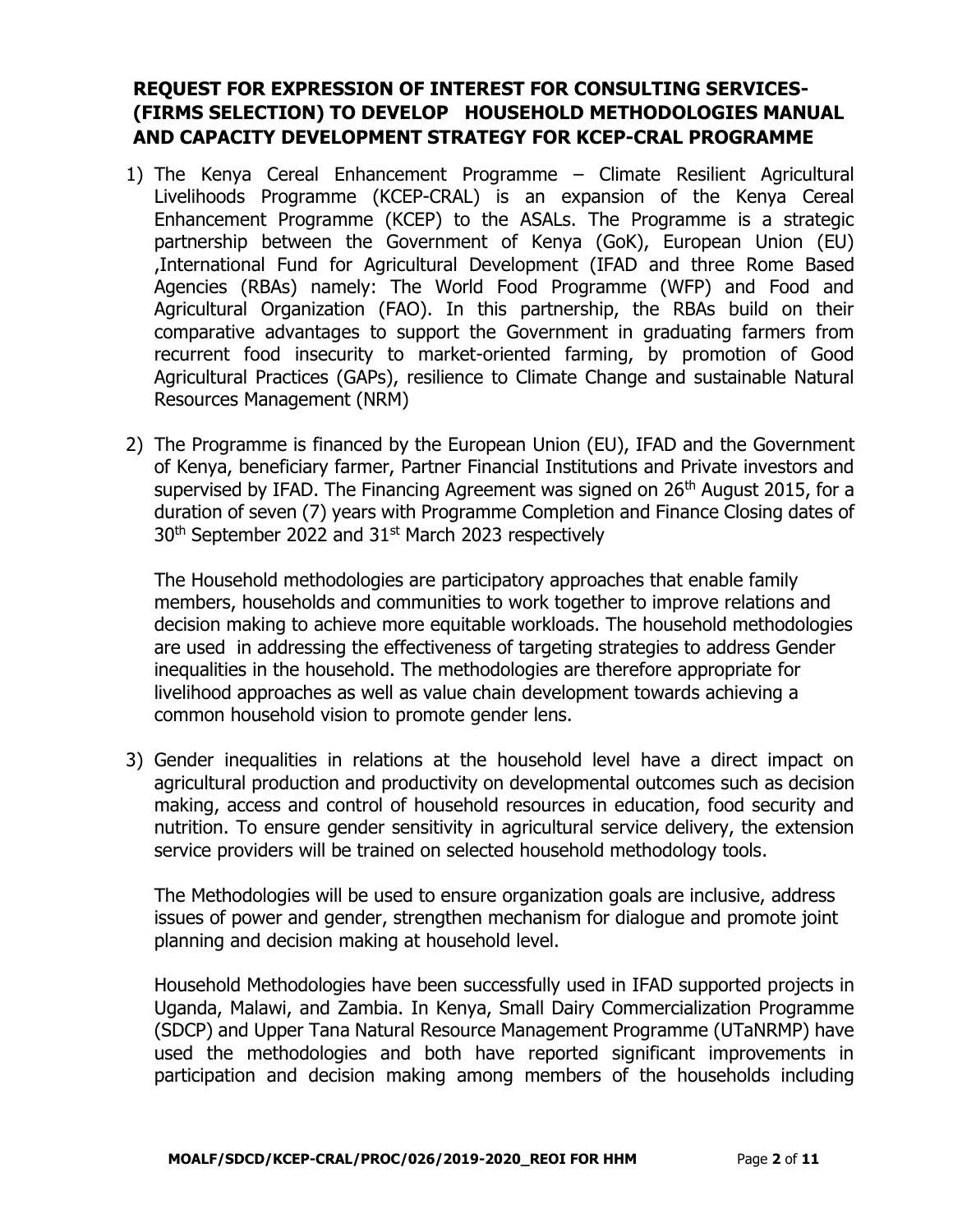women, men and youth. Other changes reported include improved gender and organizational transformation among the targeted communities.

- 4) The Programme is seeking qualified short-term consulting firm(s) to develop a tailor made KCEP CRAL Household methodology Manual with reference to IFAD's Manual on **"How To Do Household Methodologies'** as well as the series of Gender Action Learning Systems (**GALS)** Manual that already exists and develop a Capacity building strategy .The Manual will also be informed by the findings from the Programmes Gender Youth Equity and Social Inclusion(GYESI) Study findings and will be used in training Farmer Groups in the thirteen Counties where the Programme operates.
- 5) The Scope of work shall be to develop a guiding manual that will address the gaps in decision making, access, ownership, leadership and Gender powers as well as a Capacity Development Strategy that will focus on trainings in the Thirteen (13) Counties of the Programme implementation namely; Trans Nzoia; Nandi; Kakamega; Bungoma and Nakuru in Western Region; Makueni; Machakos; Kitui; Embu and Tharaka Nithi in Eastern Region and Kilifi; Taita Taveta and Kwale in the Coast Region
- 6) The expected duration of this assignment shall be four (4) months. The assignment is expected to commence in September 2019
- 7) A firm will be selected under Quality and Cost-Based Selection and the procedures described in this REOI
- 8) The Expression of interest must be delivered in a written form and submitted as instructed.

The original and two copies of the tender must be delivered to:

**The Principal Secretary, State Department for Crop Development, P.O. Box 30028-00100, Kilimo House, Cathedral Road, Nairobi Tel: 0770174188**

**On or before 13th September 2019 at 11.00am (EAT) clearly marked "REQUEST FOR EXPRESSION OF INTEREST FOR CONSULTING SERVICES TO DEVELOP A HOUSEHOLD METHODOLOGIES MANUAL AND CAPACITY DEVELOPMENT STRATEGY" REREFENCE: MOALF/SDCD/KCEP-CRAL/PROC/026/2019-2020.**

9) The consulting firm (s) is expected to assemble a team of professionals with wide experience in developing guiding Manuals and capacity development strategy and gender sensitive participatory planning approaches with minimum qualifications of university degree in social sciences or rural community development; a minimum of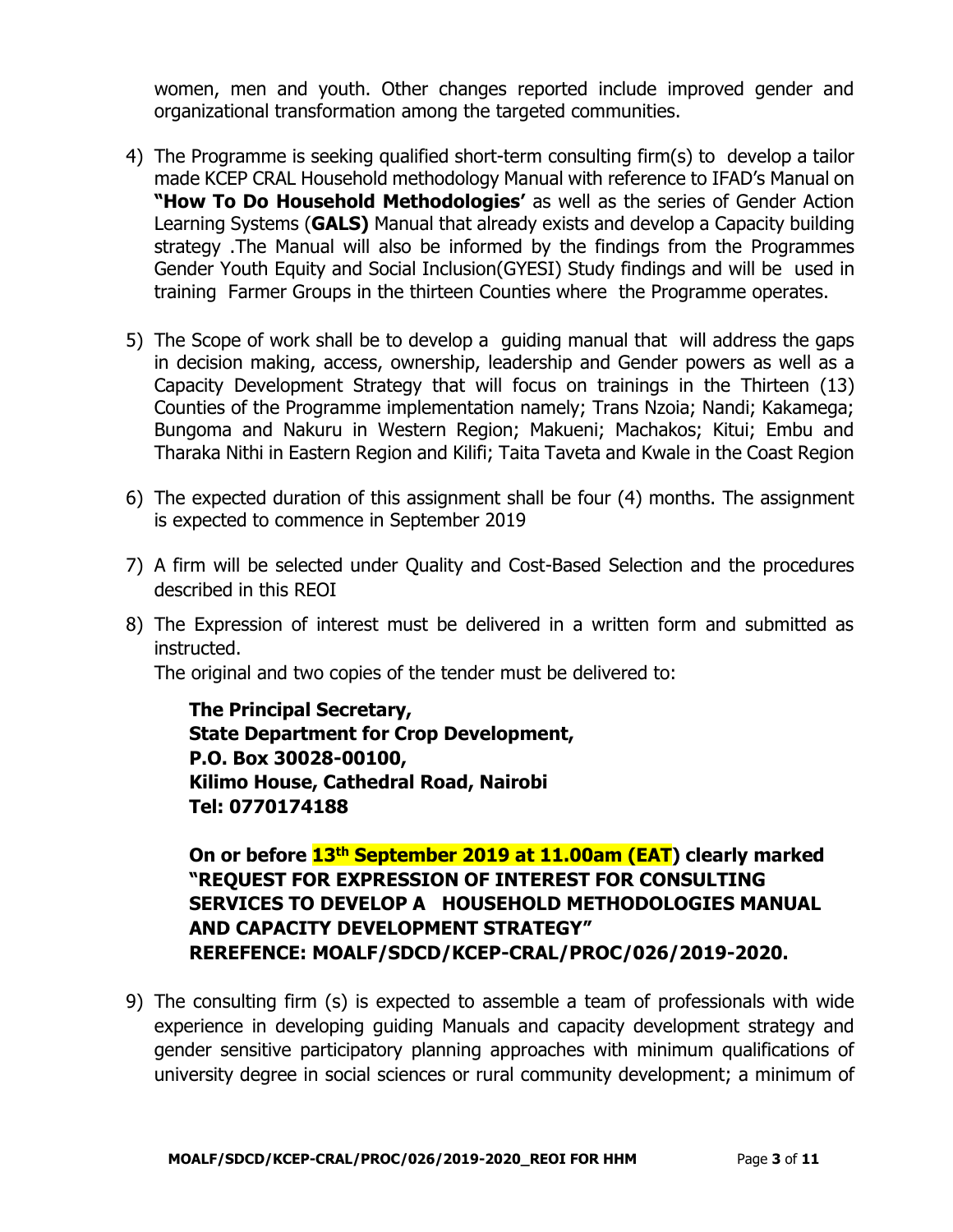three (5) years proven experience as a trainer on gender sensitive participatory planning approaches and experience in GALS.

10)The interested parties may request for clarifications on this Expression of Interest up to five (5) days before the EOI submission date. Any request for clarification must be sent in writing by paper, mail or electronic mail to:

Programme Coordinator KCEP-CRAL Programme P.O.BOX 30028-00100 NARL KABETE Grounds. Email: [tenders.kcepcralprogramme@gmail.com](mailto:tenders.kcepcralprogramme@gmail.com)

**11)** In order to be shortlisted, the interested consultant/Consulting firm **must satisfy the following minimum criteria:**

| #  | <b>Evaluation Criteria</b>                                                                                                                                                                                                                                                                                                                                                 |                  |
|----|----------------------------------------------------------------------------------------------------------------------------------------------------------------------------------------------------------------------------------------------------------------------------------------------------------------------------------------------------------------------------|------------------|
| 1. | <b>Mandatory Evaluation Criteria: -</b>                                                                                                                                                                                                                                                                                                                                    | <b>Mandatory</b> |
|    | Stage One: Mandatory / Preliminary Evaluation:                                                                                                                                                                                                                                                                                                                             | (Yes/NO)         |
|    | 1. Certified Copy of Certificate of Incorporation.<br>2. Certified Copy of Valid Tax Compliance Certificate (will be verified on the<br><b>KRA TCC Checker</b>                                                                                                                                                                                                             |                  |
|    | 3. Certified Copy of CR12 Form                                                                                                                                                                                                                                                                                                                                             |                  |
|    | 4. Mandatory Business Questionnaire in the provided format. All<br>sections should be duly filled signed and stamped.                                                                                                                                                                                                                                                      |                  |
|    | 5. Audited Financial Statements for the last 2 years                                                                                                                                                                                                                                                                                                                       |                  |
|    | 6. List of consultancy services on developing Gender-field related Manuals<br>focusing on Participatory Approaches including Household Methodologies<br>and focusing on Gender Action Learning Systems and Capacity Building<br>strategies carried out in the last 5 years. Including a brief description of<br>the study (scale and scope) and the status of the projects |                  |
|    | 7. Where the Applicant is a consortium, provide a list of the proposed<br>members of the consortium and the proposed Leader of the consortium<br>and the roles of each member.                                                                                                                                                                                             |                  |
|    | 8. Duly serialized and or paginated bid document including all the<br>attachments in the bid document in a <b>Sequential</b> manner                                                                                                                                                                                                                                        |                  |
|    | Pursuant to Section 130 of the PPAD ACT 2015, Bidders who have<br>9.<br>previously conducted the original contracts for the GYESI study are not<br>eligible to bid                                                                                                                                                                                                         |                  |
|    | 10. Consulting firms that have existing, ongoing and incomplete projects or<br>studies with the KCEP-CRAL Programme are not eligible to bid                                                                                                                                                                                                                                |                  |
|    | 11. To enhance equity, bidders shall only be awarded one consultancy<br>(each) under the published Tender Notice.                                                                                                                                                                                                                                                          |                  |
|    | 12. Bidders who participate in the two EOI shall be disqualified.                                                                                                                                                                                                                                                                                                          |                  |
|    | <u>Note:</u>                                                                                                                                                                                                                                                                                                                                                               |                  |
|    | All Certification of Documents shall be original and executed by a<br>÷<br><b>Commissioner for Oaths or Notaries Public</b>                                                                                                                                                                                                                                                |                  |
|    | Bidders shall ensure that the submitted bid is a well-organized bid document,<br>4<br>with a reference table of contents including all the attachments in the bid.<br>All items must be submitted to proceed to the next stage.                                                                                                                                            |                  |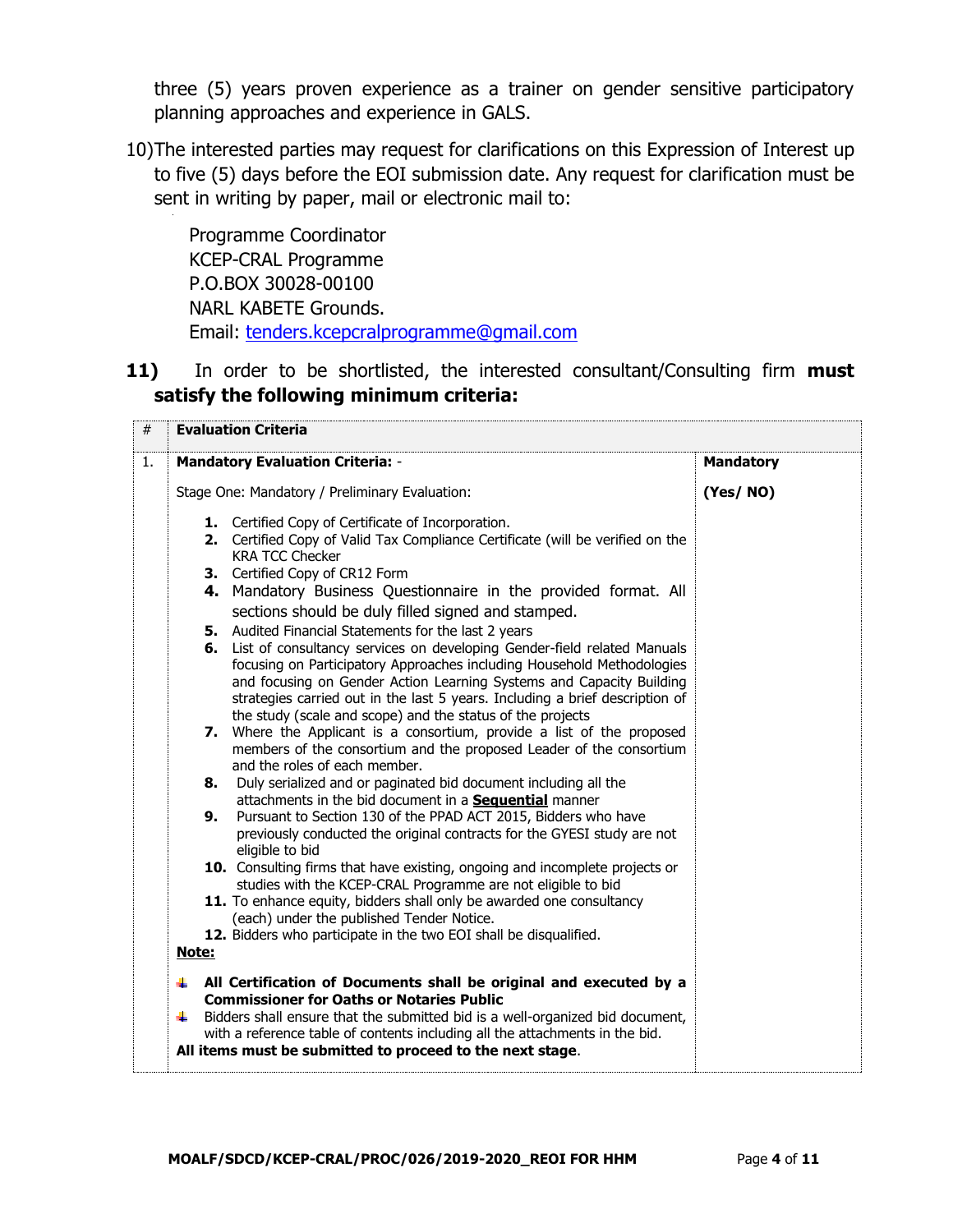| 2. |                                                                                                                                                                                                                 | <b>Technical Qualification</b>                                                                                                                                                                                                                                                                                                                                                                                                                                                                                                            |                                                                                                                        |
|----|-----------------------------------------------------------------------------------------------------------------------------------------------------------------------------------------------------------------|-------------------------------------------------------------------------------------------------------------------------------------------------------------------------------------------------------------------------------------------------------------------------------------------------------------------------------------------------------------------------------------------------------------------------------------------------------------------------------------------------------------------------------------------|------------------------------------------------------------------------------------------------------------------------|
|    |                                                                                                                                                                                                                 | <b>Experience of the Firm: Maximum 30marks</b>                                                                                                                                                                                                                                                                                                                                                                                                                                                                                            |                                                                                                                        |
|    | 1)                                                                                                                                                                                                              | Have developed at least Two (2) manuals the field of Gender and<br>incorporating Participatory Approaches. (max 6mks)                                                                                                                                                                                                                                                                                                                                                                                                                     | Above 2 Studies 6mks<br>0-2 studies -3mks                                                                              |
|    | 2)                                                                                                                                                                                                              | Demonstrate at least 10 years of proven experience as a trainer on Gender<br>sensitive Participatory Planning processes. ( Attach relevant assignments<br>successfully conducted and completed (max 8mks)                                                                                                                                                                                                                                                                                                                                 | Above<br>10years<br>Experience-8mks<br>$5 - 10$<br>of<br>years<br>experience -4mks<br>0-4 years of experience-<br>2mks |
|    | 3)<br>Demonstrate that the lead consultant has international exposure, at least<br>in areas where target group adoption of Household Methodologies and<br>particularly the GALS is well established. (max 8mks) |                                                                                                                                                                                                                                                                                                                                                                                                                                                                                                                                           | 6 <sub>mks</sub>                                                                                                       |
|    | 4)                                                                                                                                                                                                              | Demonstrate a good understanding of the Assignment and methodology                                                                                                                                                                                                                                                                                                                                                                                                                                                                        | 10mks                                                                                                                  |
|    |                                                                                                                                                                                                                 | Qualification of the Proposed Team: Maximum 15marks                                                                                                                                                                                                                                                                                                                                                                                                                                                                                       |                                                                                                                        |
|    | 5)                                                                                                                                                                                                              | In addition to the firm's experience, provide a list of the proposed<br>professional staff and disciplines expected to take part in the assignment<br>with wide experience in developing Capacity Development Strategy and<br>Gender Sensitive Participatory Planning Approaches with minimum<br>qualifications of university degree in Social Sciences or Rural Community<br>Development; a minimum of Five (5) years proven experience as a trainer<br>on gender sensitive participatory planning approaches and experience in<br>GALS. | $-10$ mks                                                                                                              |
|    |                                                                                                                                                                                                                 | Pass Mark: 29 Marks                                                                                                                                                                                                                                                                                                                                                                                                                                                                                                                       |                                                                                                                        |
|    | Only bidders who score 29/40 and above will be shortlisted and invited<br>for the request for proposals. Those who score below shall be eliminated<br>at this stage.                                            |                                                                                                                                                                                                                                                                                                                                                                                                                                                                                                                                           |                                                                                                                        |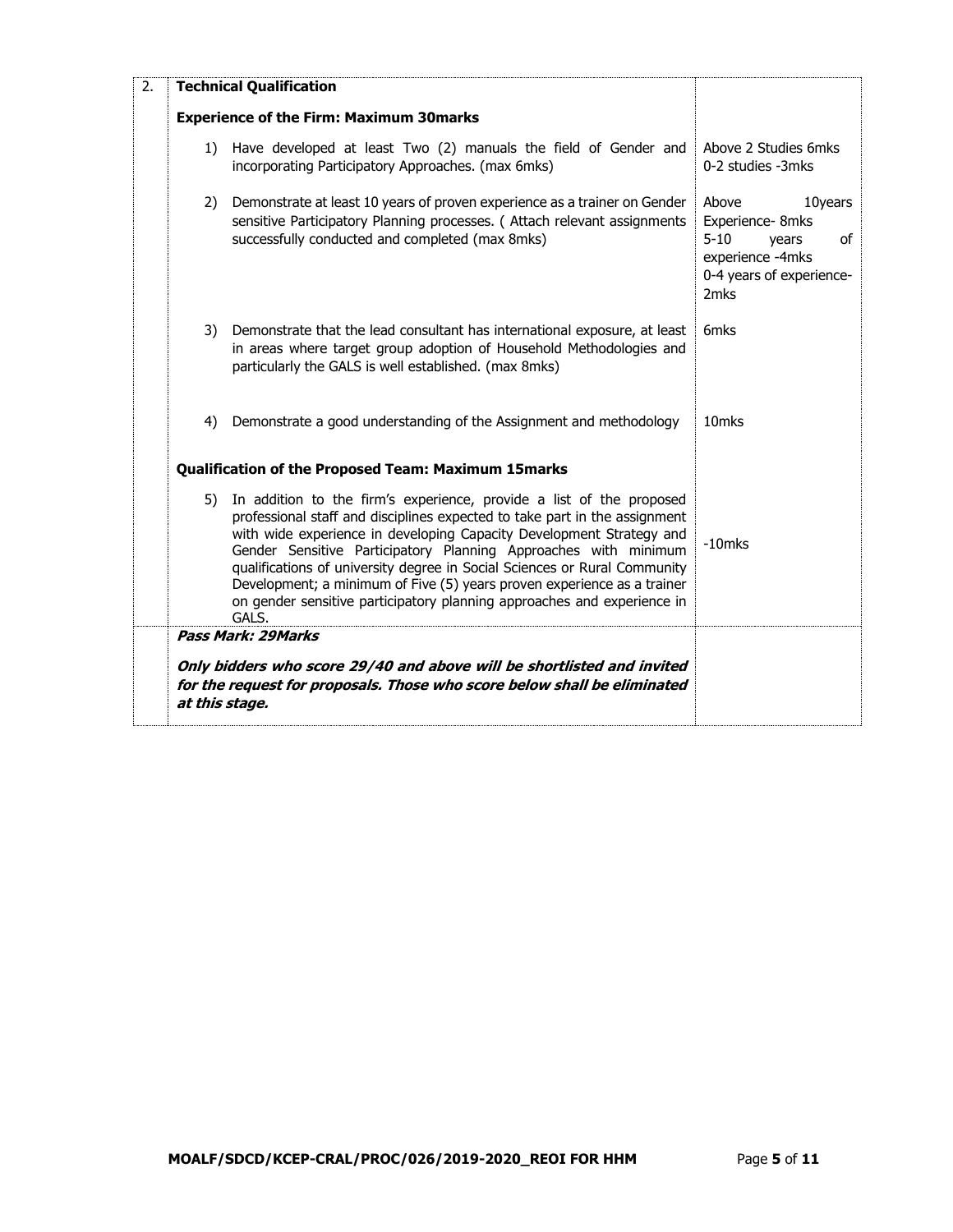## **MANDATORY CONFIDENTIAL BUSINESS QUESTIONNAIRE**

# **Name of Applicant(s)..........................................................................................**

You are requested to give the particulars indicated in Part 1 and either Part 2 (a), 2(b) or 2(c) whichever applied to your type

**You are advised that it is a serious offence to give false information on this form will lead to automatic disqualification/termination of your business proposal at your cost.**

| <b>Part 1 -General</b>                                           |
|------------------------------------------------------------------|
| <b>Business Name</b>                                             |
|                                                                  |
| <b>Location of Business Premises</b>                             |
|                                                                  |
|                                                                  |
| Plot No  Street/Road Postal address Tel No.                      |
|                                                                  |
|                                                                  |
| Nature of Business (Attach Company Profile)                      |
|                                                                  |
| Registration Certificate No. (Attach Copy)                       |
|                                                                  |
| Tax Compliance No (Attach Copy)                                  |
|                                                                  |
|                                                                  |
| Maximum value of business which you can handle at any one time - |
|                                                                  |
|                                                                  |
|                                                                  |
|                                                                  |
|                                                                  |
|                                                                  |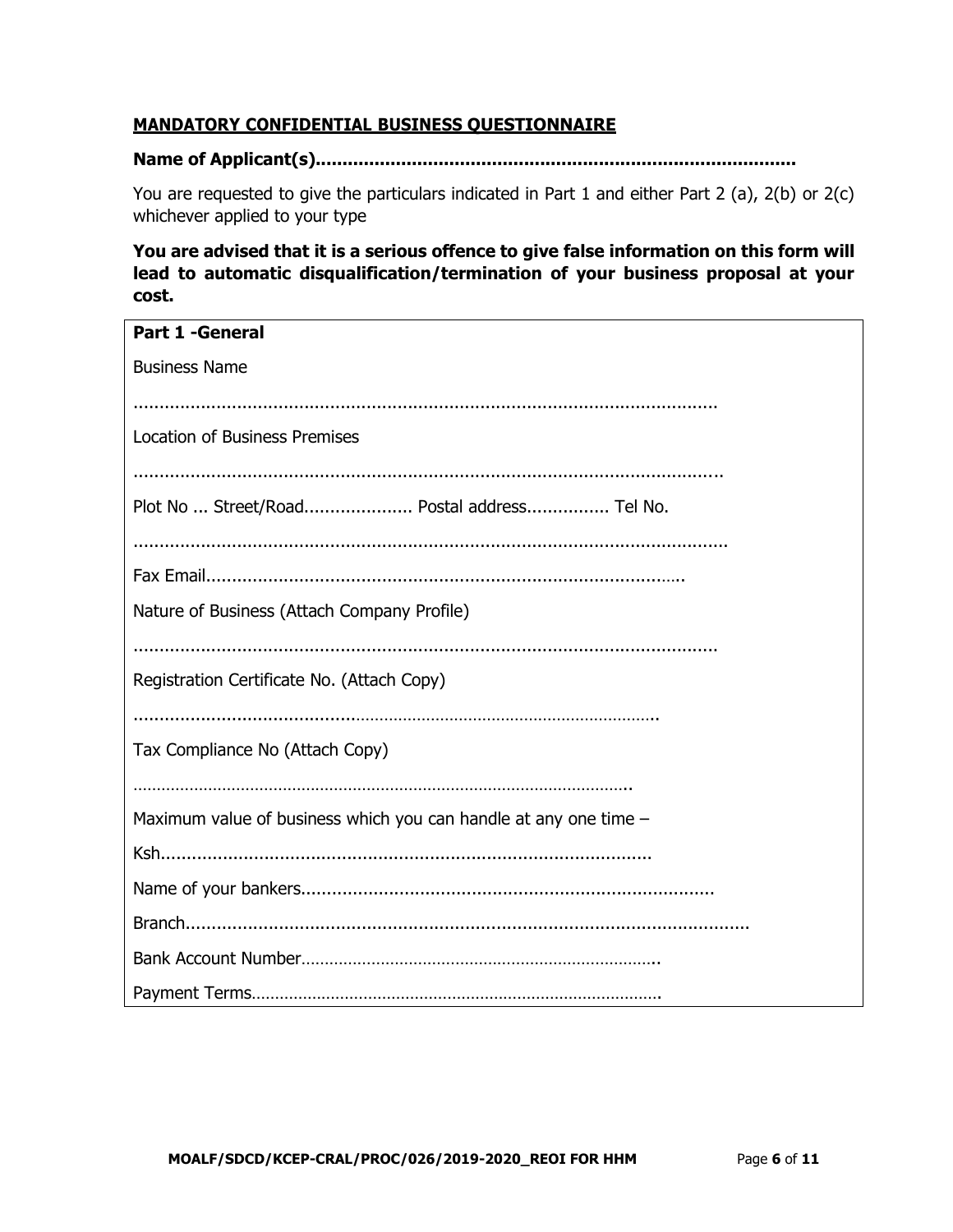| Part 2 (a) – Sole Proprietor                                              |                                                                  |                     |               |  |  |  |  |
|---------------------------------------------------------------------------|------------------------------------------------------------------|---------------------|---------------|--|--|--|--|
|                                                                           |                                                                  |                     |               |  |  |  |  |
|                                                                           |                                                                  |                     |               |  |  |  |  |
|                                                                           |                                                                  |                     |               |  |  |  |  |
| If a Kenyan Citizen, indicate under Citizenship Details whether by Birth, |                                                                  |                     |               |  |  |  |  |
| Naturalization or Registration                                            |                                                                  |                     |               |  |  |  |  |
| Part 2 (b) - Partnership                                                  |                                                                  |                     |               |  |  |  |  |
| Given details of partners as follows                                      |                                                                  |                     |               |  |  |  |  |
| Name                                                                      | <b>Nationality</b>                                               | Citizenship Details | <b>Shares</b> |  |  |  |  |
|                                                                           |                                                                  |                     |               |  |  |  |  |
|                                                                           |                                                                  |                     |               |  |  |  |  |
|                                                                           |                                                                  |                     |               |  |  |  |  |
|                                                                           |                                                                  |                     |               |  |  |  |  |
| If a Kenyan Citizen, indicate under Citizenship Details whether by Birth, |                                                                  |                     |               |  |  |  |  |
| Naturalization or Registration                                            |                                                                  |                     |               |  |  |  |  |
| Part 2 (c) – Registered Company                                           |                                                                  |                     |               |  |  |  |  |
| Private or Public                                                         |                                                                  |                     |               |  |  |  |  |
|                                                                           | (Attach brochures or annual reports in case of public companies) |                     |               |  |  |  |  |
|                                                                           | State the nominal and issued capital of company                  |                     |               |  |  |  |  |
| Nominal Kshs. Issued Kshs.                                                |                                                                  |                     |               |  |  |  |  |
| Give details of all directors as follows                                  |                                                                  |                     |               |  |  |  |  |
| Name                                                                      | Nationality                                                      | Citizenship Details | <b>Shares</b> |  |  |  |  |
|                                                                           |                                                                  |                     |               |  |  |  |  |
| 2.                                                                        |                                                                  |                     |               |  |  |  |  |
| З.                                                                        |                                                                  |                     |               |  |  |  |  |
| 4.                                                                        |                                                                  |                     |               |  |  |  |  |
|                                                                           |                                                                  |                     |               |  |  |  |  |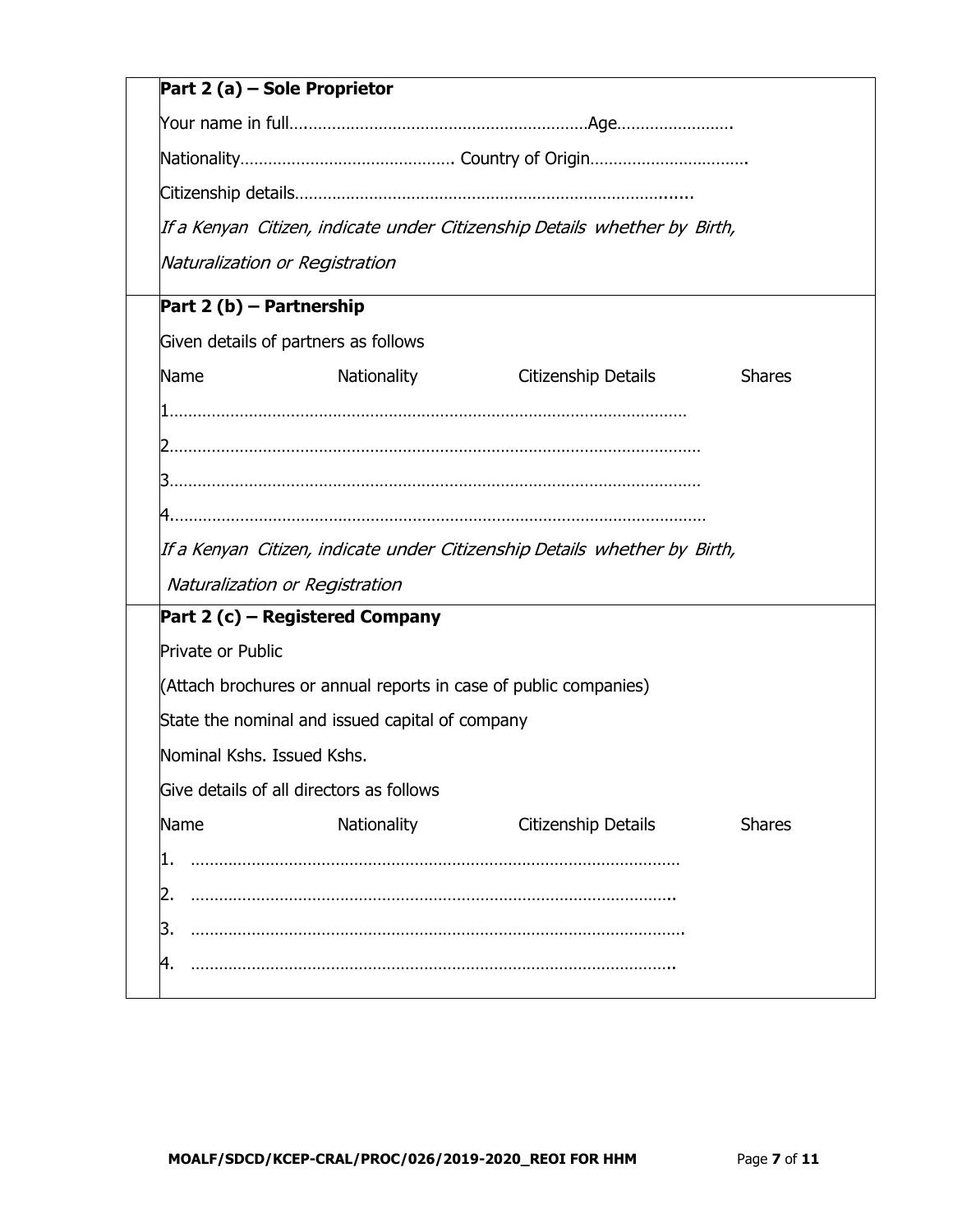| Part 3- List of corporate client customers and their addresses, telephone numbers<br>and contact person. |  |
|----------------------------------------------------------------------------------------------------------|--|
|                                                                                                          |  |
|                                                                                                          |  |
|                                                                                                          |  |
|                                                                                                          |  |
|                                                                                                          |  |
|                                                                                                          |  |
|                                                                                                          |  |
|                                                                                                          |  |
| Part 4-(a) Debarment                                                                                     |  |
| I/We declare that I/We have not been debarred from any procurement process and                           |  |
| shall not engage in any fraudulent or corrupt acts with regard to this or any other tender               |  |
| by the KCEP-CRAL and any other public or private institutions.                                           |  |
|                                                                                                          |  |
|                                                                                                          |  |
|                                                                                                          |  |
|                                                                                                          |  |
| Duly authorized to sign Tender for and on behalf of                                                      |  |
| Part 4-(b) Bankruptcy / Insolvency / receivership.                                                       |  |
| I/We declare that I/We have not been declared bankrupt or insolvent by                                   |  |
| the competent Authorities in Kenya and neither are we under receivership:                                |  |
|                                                                                                          |  |
|                                                                                                          |  |
|                                                                                                          |  |
| Duly authorized to sign Tender for and on behalf of                                                      |  |
|                                                                                                          |  |
|                                                                                                          |  |
|                                                                                                          |  |
|                                                                                                          |  |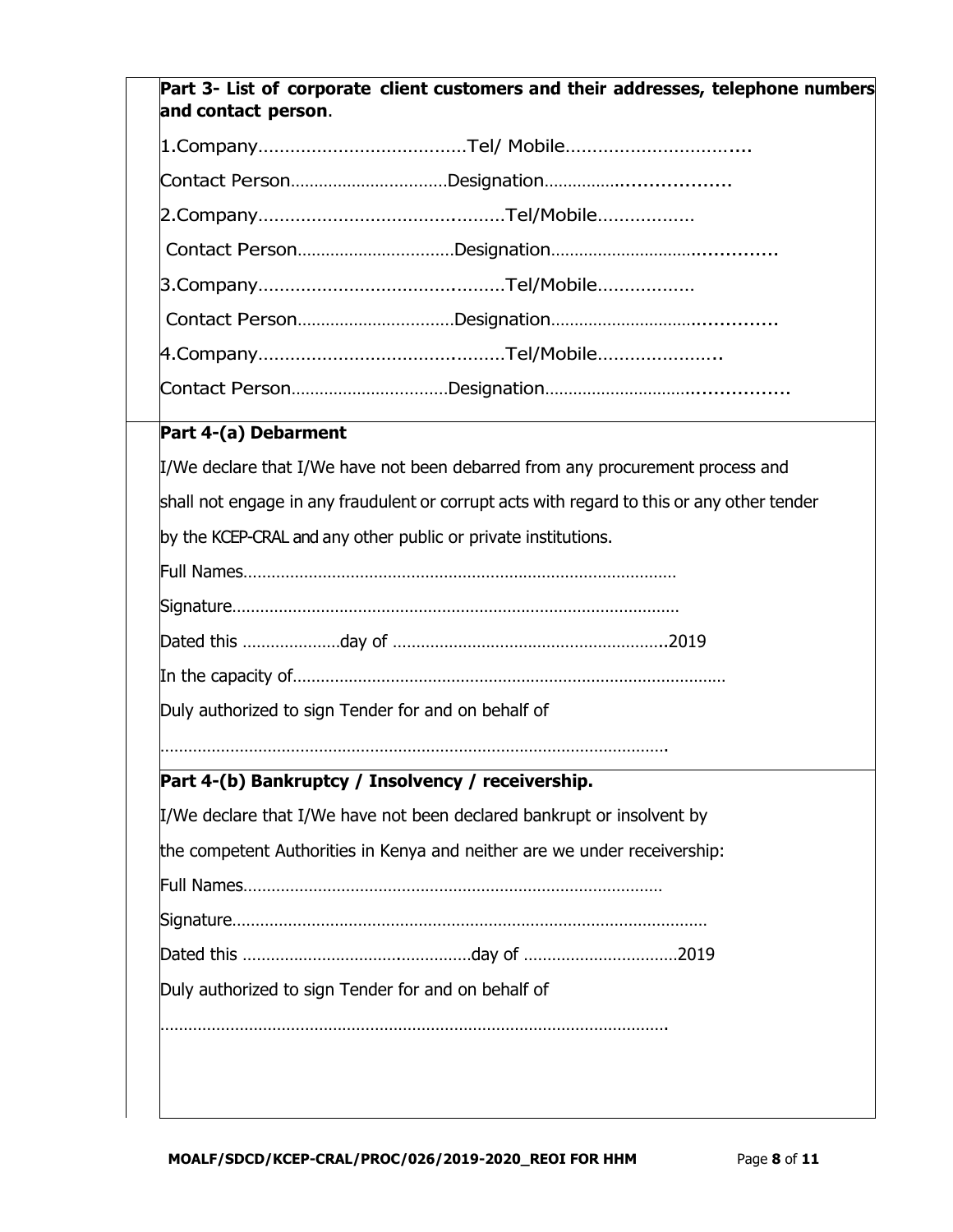| Part 4-(c) - Criminal Offence                                                                                            |  |
|--------------------------------------------------------------------------------------------------------------------------|--|
| $I/We$ , (Name (s) of Director(s)):-                                                                                     |  |
|                                                                                                                          |  |
|                                                                                                                          |  |
|                                                                                                                          |  |
| Have not been convicted of any criminal offence relating to professional conduct or the                                  |  |
| making of false statements or misrepresentations as to its qualifications to enter                                       |  |
| into a procurement contract within a period of three (3) years preceding the commencement of<br>procurement proceedings. |  |
|                                                                                                                          |  |
|                                                                                                                          |  |
| In the capacity of                                                                                                       |  |
|                                                                                                                          |  |
|                                                                                                                          |  |
| Suppliers' / Company's Official Rubber Stamp                                                                             |  |
|                                                                                                                          |  |
| Part 4-(d) Conflict of Interest                                                                                          |  |
| I/We, the undersigned state that I / We have no conflict of interest in relation                                         |  |
| to this procurement:                                                                                                     |  |
|                                                                                                                          |  |
|                                                                                                                          |  |
|                                                                                                                          |  |
|                                                                                                                          |  |
|                                                                                                                          |  |
|                                                                                                                          |  |
|                                                                                                                          |  |
| Suppliers' / Company's Official Rubber Stamp                                                                             |  |
|                                                                                                                          |  |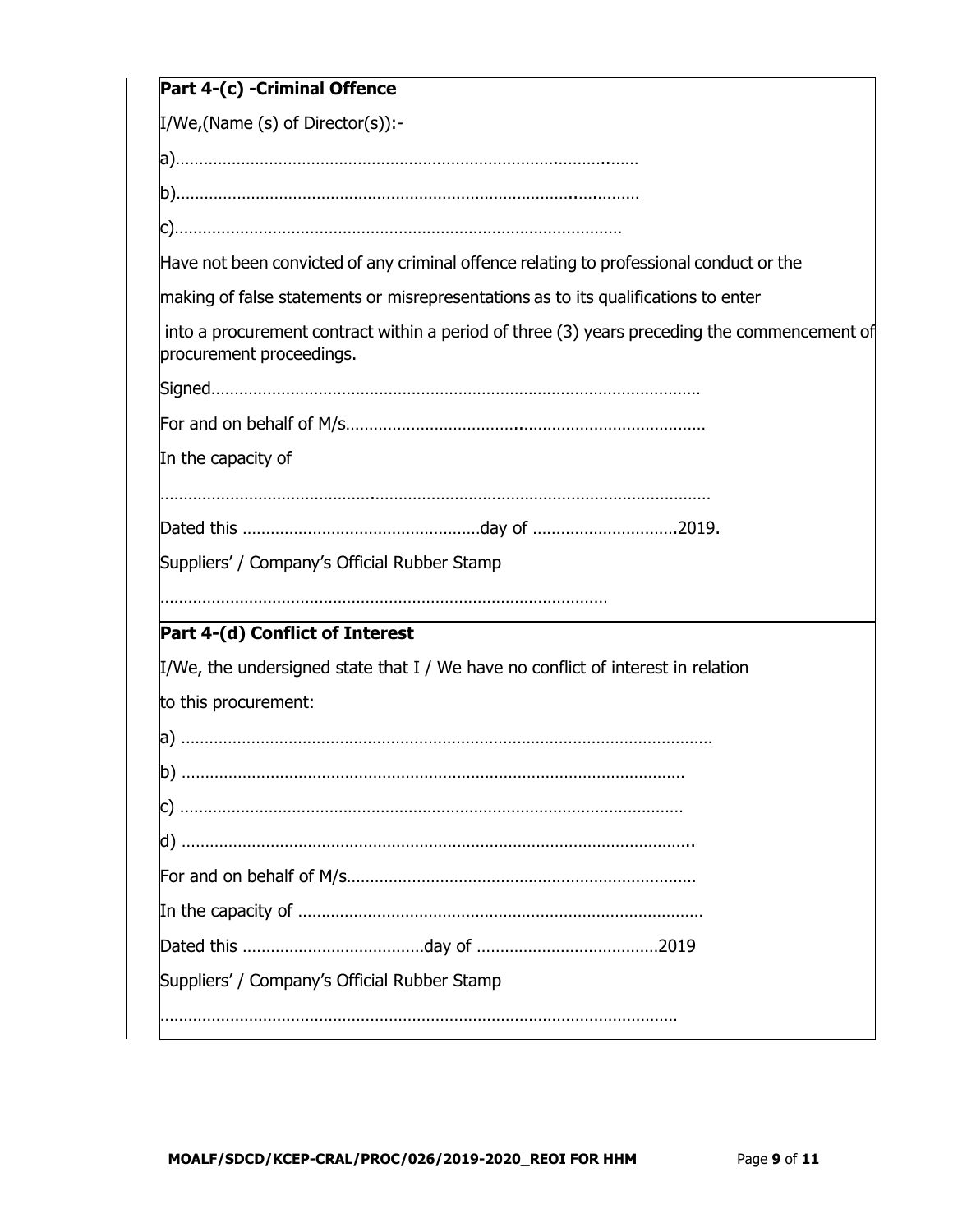## **Part 4-(e)** – **Interest in the Firm:**

Is there any person/persons in KCEP-CRAL or any other public institution who has interest in the Firm?

Yes/No ……………………….. (Delete as necessary)

Institution ………………………….……………………………………. ………………

(Title) (Signature) (Date)

……………………………………………………………………………………………….

………………………………………………………………………………………………

#### **PART 5(I) – EXPERIENCE***:* Please list here below similar projects accomplished or

companies / clients you have supplied with similar items or materials / Services in the

last 3 years

|                | COMPANY<br><b>NAME</b> | <b>COUNTRY</b> | CONTRACT<br>ORDER NO | VALUE | CONTRACT<br>PERSON (FULL<br><b>NAMES</b> | <b>EMAIL</b> | <b>CELL</b><br><b>NO</b> | PHONE |
|----------------|------------------------|----------------|----------------------|-------|------------------------------------------|--------------|--------------------------|-------|
|                |                        |                |                      |       |                                          |              |                          |       |
| $\overline{2}$ |                        |                |                      |       |                                          |              |                          |       |
| 3              |                        |                |                      |       |                                          |              |                          |       |
| $\overline{4}$ |                        |                |                      |       |                                          |              |                          |       |
| 5              |                        |                |                      |       |                                          |              |                          |       |

#### **Part 6(i or j) – Bank account details:**

AGPO firms must provide evidence from their bank that the account to which KCEP-CRAL

shall make payment has a youth or a woman or a PWD listed in the CR12 form/

partnership deed/sole proprietor certificate as a MANDATORY signatory of that account,

| F         | Sec. 157 |       | (11) |     | PPADA: Account                                                                              |        |
|-----------|----------|-------|------|-----|---------------------------------------------------------------------------------------------|--------|
| <b>No</b> |          |       |      |     |                                                                                             |        |
|           |          |       |      |     | Name of the person(s) in the CR12 form OR in the partnership deed OR in the sole proprietor |        |
|           |          |       |      |     |                                                                                             |        |
| Signature | and      | stamp | 0t   | the | authorized                                                                                  | Banker |